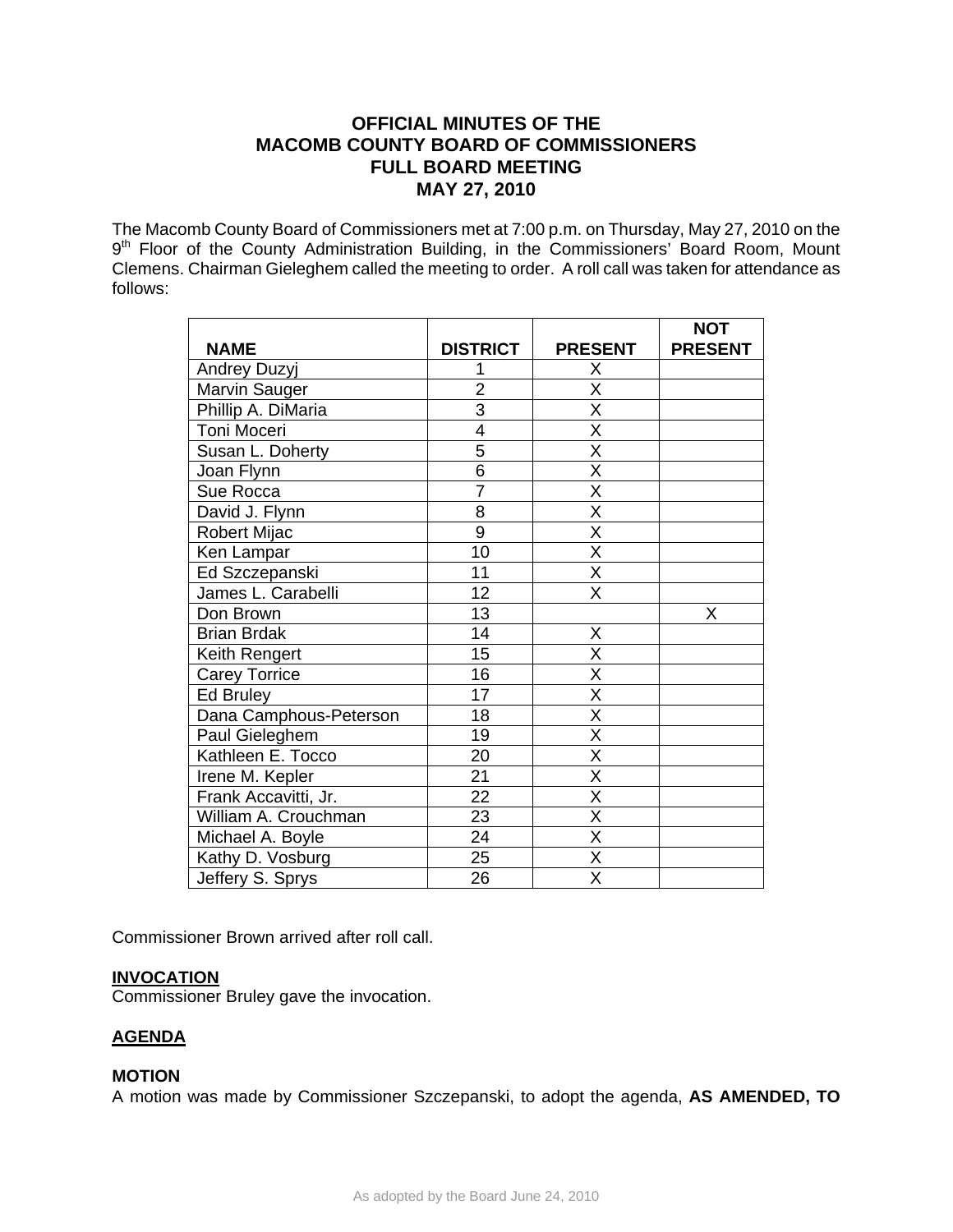### **DELETE #8A-COMMITTEE RECOMMENDATION #2 AND ADD #10, 11 AND 14**, supported by Commissioner J. Flynn. **THE MOTION CARRIED. MINUTES**

## **MOTION**

A motion was made by Commissioner Vosburg, to approve the minutes dated April 29, 2010, supported by Commissioner DiMaria. **THE MOTION CARRIED**.

### **PUBLIC PARTICIPATION**

Bob Tess Mark Drouillard

### *COMMITTEE REPORTS*

## **TECHNOLOGY & COMMUNICATIONS COMMITTEE – May 10, 2010**

The clerk read the recommendation from the Technology & Communications Committee and a motion was made by Chair Accavitti, supported by Vice-Chair Boyle, to adopt the committee recommendation:

1. Approve the following miscellaneous department requests: Two Dell Latitude E6500, Intel Core 2 Duo P8700 Laptop Computers for the MCCSA Weatherization Program at a cost not to exceed \$2,158.14; Funding is available in the Department of Energy Weatherization Assistance Program – American Recovery and Reinvestment Act Funds; and

One Memory Upgrade, Two Network Interface Cards and Two Network Tap Modules for improvement of the County Web Filter at a cost not to exceed \$18,109.02; Funding is available in IT Capital.

## **THE MOTION CARRIED.**

## **BUILDING, ROADS AND PUBLIC WORKS COMMITTEE – May 10, 2010**

The clerk read the recommendations from the Building, Roads and Public Works Committee and a motion was made by Chair Duzyj, supported by Vice-Chair Carabelli, to adopt the committee recommendations:

- 1. Approve an amendment to the lease with Lakeshore Legal Aid.
- 2. Approve the license agreement between Macomb County and Care House for the use of the parking structure on July 2, 2010, between the hours of 11 a.m. – 12 a.m. (Midnight). Care House agrees to pay the sum of \$380 as reimbursement for lost revenue from the 74 parking spaces located on "F" level. Care House also agrees to reimburse the County for costs incurred in opening the parking structure on July 3, 2010 for teardown and clean-up after the event.
- 3. Authorize GLV Services to operate the Clemens Center and Administration Building parking lots for the Stars & Stripes Festival in accordance with the following schedule: July 2, 2010 (6 p.m. - 2:30 a.m.), July 3, 2010 (11 a.m. - 2:30 a.m.), July 4, 2010 (11 a.m. - 2:30 a.m.), July 5, 2010 (11 a.m. - 9:00 p.m). GLV Services to pay \$3,200 to the County, provide insurance required by Risk Management and clean-up the lots at the conclusion of the Stars & Stripes Festival.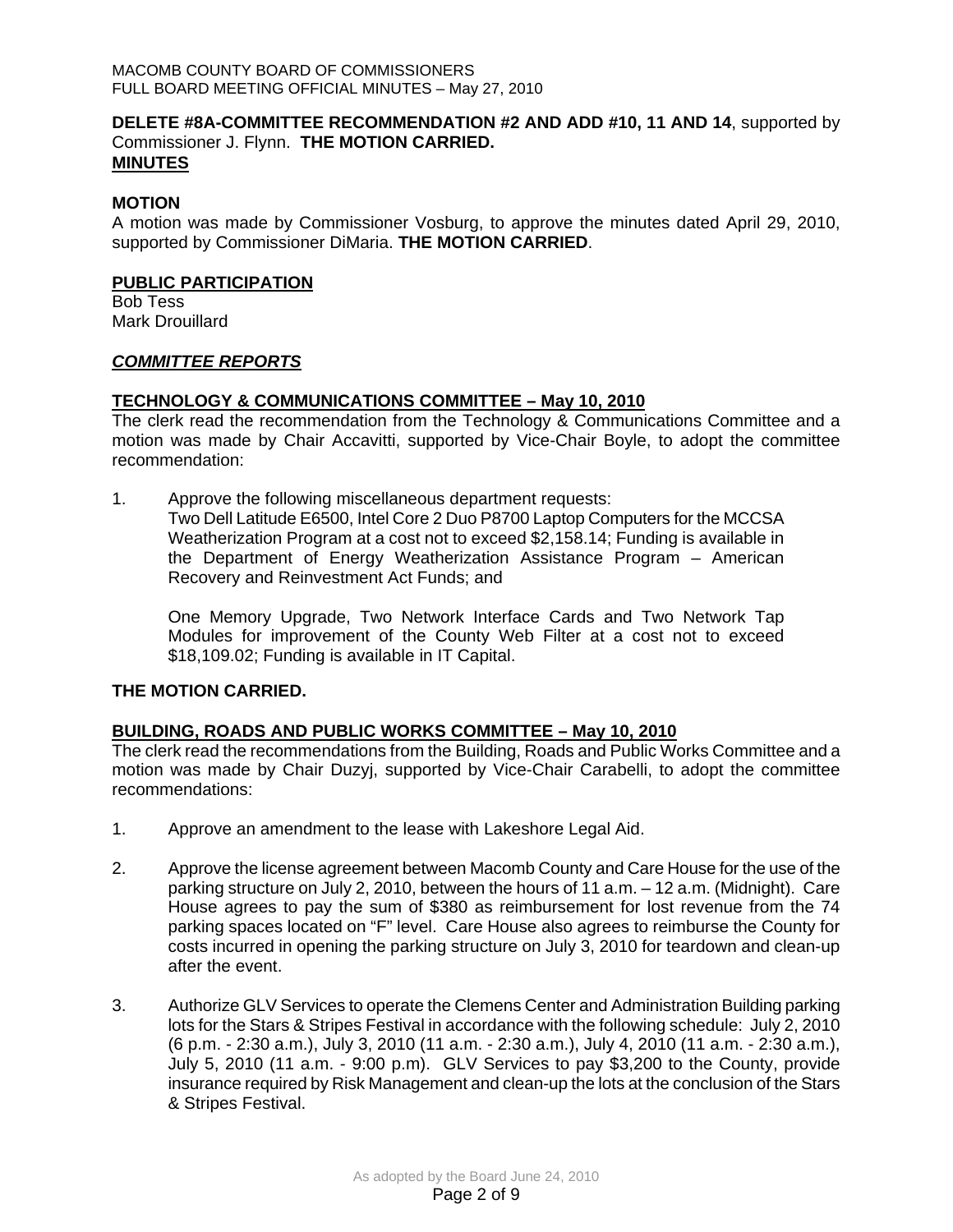4. Direct Corporation Counsel, in connection with Facilities and Operations and the Purchasing Department, to draft a policy concerning property that is donated to the County.

**THE MOTION CARRIED.** (Record Camphous-Peterson and Accavitti abstaining on #2 due to conflicts of interest)

Commissioner Bruley asked to bring Resolution 9i forward. There were NO objections.

## **RESOLUTION 9i**

## **MOTION**

A motion was made by Commissioner Doherty, supported by Commissioner Bruley to move the following Resolution:

Res. No. 10-40 Forego Taxes and Extend the Warren Arsenal Industrial District Geographic Renaissance Zone at 13-16-426-025 through December 31, 2019 (offered by Board Chair; recommended by Finance Committee on 05/26/10)

A roll call vote was taken.

Voting Yes was: Doherty, Bruley, Camphous-Peterson, Carabelli, Crouchman, DiMaria, Duzyj, D. Flynn, J. Flynn, Kepler, Lampar, Mijac, Moceri. Rocca, Sauger, Sprys, Szczepanski, Tocco, Torrice, Vosburg, Gieleghem, Accavitti, Boyle, Brdak and Brown. There were 25 "Yes" votes.

## **THE MOTION CARRIED.**

## **COURTS AND LEGAL AFFAIRS COMMITTEE – May 11, 2010**

The clerk read the recommendations from the Courts and Legal Affairs Committee and a motion was made by Chair Crouchman, supported by Vice-Chair Sprys, to adopt the committee recommendations:

- 1. Authorize the Circuit Court to apply for a renewal of the State of Michigan Adult Felony Drug Court Grant for the state fiscal year 2010-2011. No Macomb County funds are required.
- 2. Authorize the filing of the Michigan Drug Court Grant Program application in the amount of \$5,000 to support Juvenile Drug Court Operations. No cash match required.

## **THE MOTION CARRIED.**

## **PLANNING & ECONOMIC DEVELOPMENT COMMITTEE– May 12, 2010**

The clerk read the recommendations from the Planning & Economic Development Committee and a motion was made by Co-Chairs Carabelli and Bruley, supported by Vice-Chair D. Flynn, to adopt the committee recommendations:

- 1. Approve and authorize the Board Chair to sign and submit to HUD: 1) the 2010 CDBG Annual Plan for the Urban County of Macomb and 2) the 2010 Home Annual Plan for the Macomb Home Consortium.
- 2. Approve and authorize the Board Chair to execute agreements for \$248,300 in home funds for Habitat for Humanity to acquire, repair and sell homes to lower income households in Clinton Township and Roseville.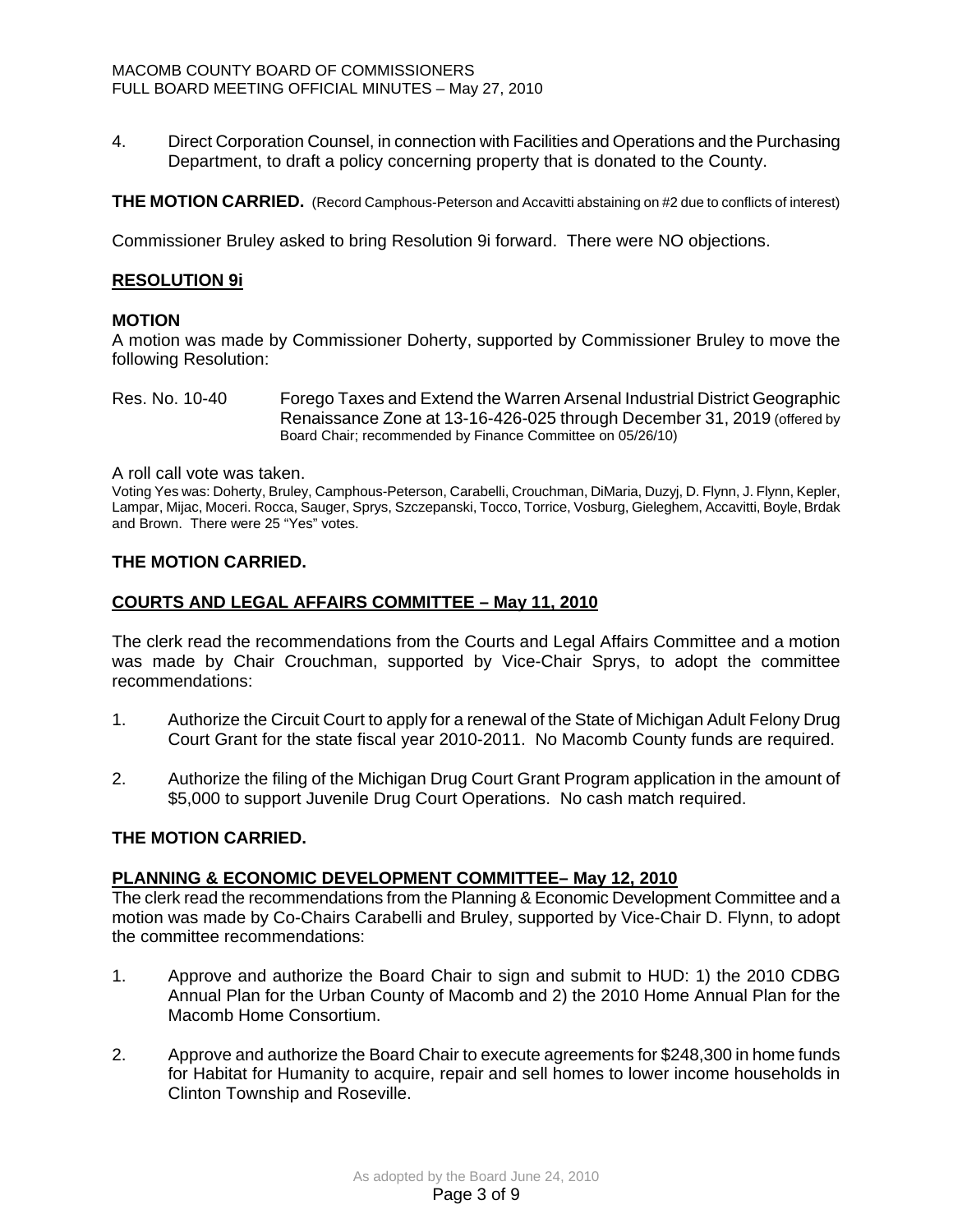3. Approve and authorize the Board Chair to execute agreements for \$258,511 in remaining County 2008 home funding for Springhill Housing Corporation to acquire, repair and rent homes for developmentally disabled adults in the county; and \$50,000 in remaining 2008 home funding for Family Youth Interventions, contingent on satisfying two conditions, to convert a rental property into transitional housing for youths at the FYI Campus in Mount Clemens. (Record No vote for Carabelli)

# **THE MOTION CARRIED.**

# **EDUCATION AND TRAINING COMMITTEE – May 12, 2010**

The clerk read the recommendation from the Education and Training Committee and a motion was made by Chair D. Flynn, supported by Vice-Chair Moceri, to adopt the committee recommendation:

- 1. Authorize MSU Extension 4-H Program to accept up to \$1,000 per child mentored through The Mentoring Children of Prisoners Voucher Demonstration Program: Caregiver's Choice to expand the 4-H youth mentor program through December 2010; the program will utilize current MSUE staff.
- 2. Authorize Macomb MSU Extension to receive \$13,800 from the Michigan Department of Community Health on behalf of Macomb County to implement renewal of Project Fresh from June 1, 2010 through October 31, 2010.

# **THE MOTION CARRIED.**

## **SENIOR SERVICES COMMITTEE – MAY 13, 2010**

The clerk read the recommendation from the Senior Services Committee and a motion was made by Chair Rocca, supported by Vice-Chair Moceri, to adopt the committee recommendation:

1. Accept 309 Senior Project Fresh coupon books from Michigan Office of Services to the Aging.

# **THE MOTION CARRIED.**

## **PUBLIC SERVICES COMMITTEE – May 13, 2010**

The clerk read the recommendations from the Public Services Committee and a motion was made by Chair Torrice, supported by Vice-Chair Tocco, to adopt the committee recommendations:

- 1. Authorize the Community Services Agency to receive additional funds to operate the Senior Citizens Nutrition Program during fiscal year 2009-10.
- 2. Authorize the Community Services Agency to receive \$352,836 from the Federal Emergency Food and Shelter Program through United Way for Southeastern Michigan.
- 3. Authorize the Community Services Agency to accept the Early Head Start funds for 2010- 11.

## **THE MOTION CARRIED.**

## **PERSONNEL COMMITTEE – May 24, 2010**

The clerk read the recommendations from the Personnel Committee and a motion was made by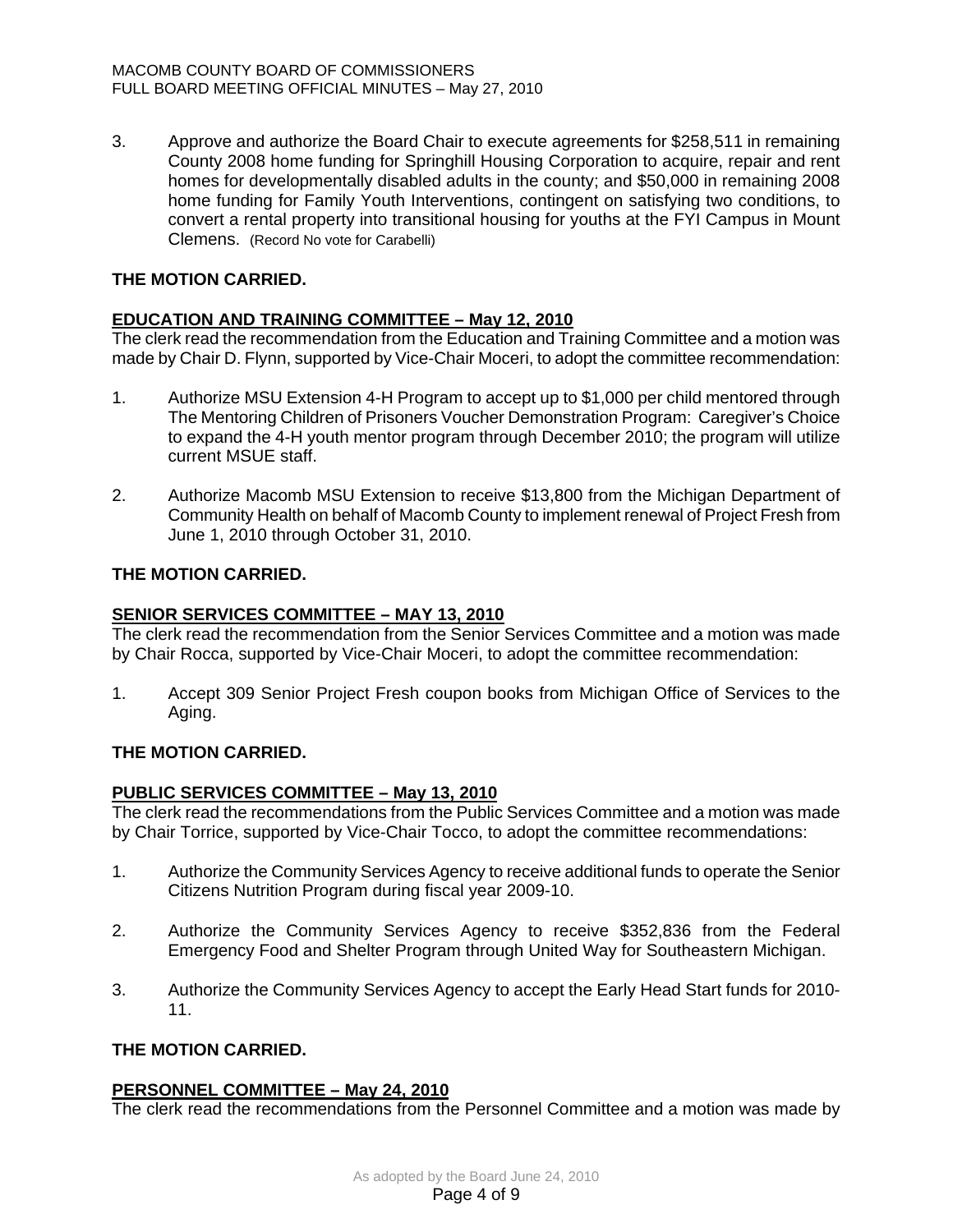#### MACOMB COUNTY BOARD OF COMMISSIONERS FULL BOARD MEETING OFFICIAL MINUTES – May 27, 2010

Chair Mijac, supported by Vice-Chair Tocco, to adopt the committee recommendations:

- 1. Approve reconfirmation of the following vacancies: One Boiler/Refrigeration Operator, 1<sup>st</sup> Class Facilities & Operations One Account Clerk IV **Health** One Public Health Nurse I **Health** One Program Coordinator I<br>
One Administrative Secretary<br>
One Administrative Secretary<br>
One Administrative Secretary Planning & Economic Development One Resource Advocate New York Senior Citizen Services
- 2. Approve the purchase of a pension interest calculation module from Gabriel, Roeder, Smith & Company.
- 3. Approve the ratification of a three year labor agreement with the United Auto Workers Local 412, Unit 55, representing Senior Citizen Services-Legal Services from January 1, 2008 to December 31, 2010. (Record Brown No vote)

## **THE MOTION CARRIED.**

## **FINANCE COMMITTEE – May 26, 2010**

The clerk read the recommendations from the Finance Committee and a motion was made by Chair Kepler, supported by Vice-Chair Bruley, to adopt the committee recommendations:

- 1. Approve the monthly bills and authorize payment; Further, to approve the payroll in the amount of \$9,684,556.21, with necessary modifications to the appropriations. (Record Sprys abstaining from bills for Jeffery Sprys and Torrice abstaining from bills for Torrice and Zalewski PLLC/feesdefense attorneys.)
- 2. Authorize signing of the contract with Richmond Township to provide reappraisal services.
- 3. Approve an agreement with the City of Warren to collect the City of Warren's delinquent personal property taxes.
- 4. Approve the purchase of one storage network connection device for the Information Technology Department at a cost not to exceed \$2,095.20; funding is available in the IT Capital Account.
- 5. Concur with the recommendation of the Risk Management and Safety Director to approve a 9-month contract extension with the accident fund for workers' compensation Third Party Administrator (TPA) services; the contract extension is from July 1, 2010 to April 1, 2011. (Record Carabelli No vote)
- 6. Concur with the recommendation of the Risk Management and Safety and Human Resources Departments to approve the release of the RFP for Flexible Spending Account (FSA) Administrator; contract to run from January 1, 2011 through December 31, 2011.
- 7. Concur in the recommendation of Corporation Counsel regarding a May 25, 2010 Attorney/Client Confidential Memorandum.

## **THE MOTION CARRIED**.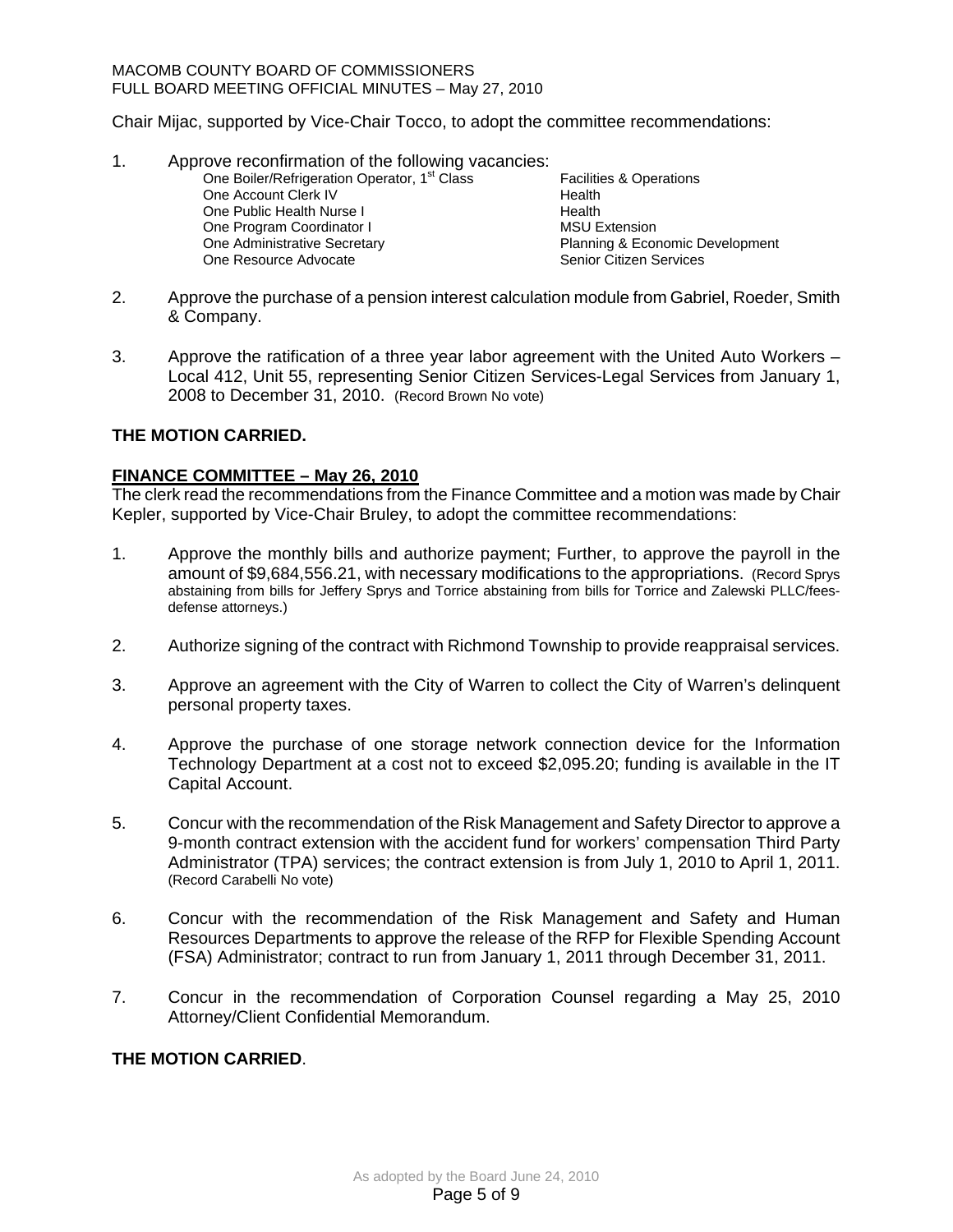### MACOMB COUNTY BOARD OF COMMISSIONERS FULL BOARD MEETING OFFICIAL MINUTES – May 27, 2010

## **BUDGET COMMITTEE – May 26, 2010**

The clerk read the recommendations from the Budget Committee and a motion was made by Chair Brdak, supported by Vice-Chair Sprys, to adopt the committee recommendations:

- 1. Approve a link from the Macomb County home page to the Finance Department Financial Transparency pages.
- 2. Concur in the request of the Macomb County Sheriff's Office and approve the renewal of the Macomb Auto Theft Squad Grant for 2011, requiring a County match of \$345,179; and direct the Purchasing Department in conjunction with the Sheriff's Office and the Department of Risk Management to prepare a Request for Proposals (RFP) for the purpose of providing medical services to the inmates at the Macomb County Jail. The Purchasing Department shall publicize said RFP in their usual manner. Further, to authorize spending up to \$7,500 to retain a professional consultant to review and evaluate the bids.

## **THE MOTION CARRIED.**

## **RESOLUTIONS/TRIBUTES**

Commissioner Duzyj asked to separate 9a for a roll call. There were **NO** objections.

## **MOTION**

A motion was made by Commissioner Carabelli, to adopt the following Resolutions in their entirety, supported by Commissioner J. Flynn.

| Res. No. 10-39 | Commending Ilah Naldrett Popiel on Her 90 <sup>th</sup> Birthday (offered by Vosburg;<br>recommended by Administrative Services Committee on 05/12/10)                                                                                                                                                  |
|----------------|---------------------------------------------------------------------------------------------------------------------------------------------------------------------------------------------------------------------------------------------------------------------------------------------------------|
| Res. No. 10-42 | Supporting the Community Mental Health Board in Their Efforts to Seek Fair<br>Funding (offered by Board Chair; recommended by H & ES Committee on 05/13/10)                                                                                                                                             |
| Res. No. 10-45 | Congratulating Jack Hayman – 2010 New Baltimore Citizen of the Year<br>(offered by Brdak; recommended by Budget Committee on 05/26/10)                                                                                                                                                                  |
| Res. No. 10-44 | Grand Opening of the Macomb Hispanic International Cultural Center (offered<br>by Brdak & Vosburg; recommended by Budget Committee on 05/26/10)                                                                                                                                                         |
| Res. No. 10-41 | Proclaiming Annual Metro Detroit Youth Day (offered by Gieleghem; recommended<br>by Finance Committee on 05/26/10)                                                                                                                                                                                      |
| Res. No. 10-43 | Support of the Plan by S3 Entertainment Group's Subsidiary, State Fair<br>Studios, to Redevelop the Michigan State Fairgrounds Site with a Production<br>Studio and Revival of the Michigan State Fair by Funfest Productions (offered<br>by Board Chair; recommended by Finance Committee on 05/26/10) |
| Res. No. 10-47 | Adopt a Policy to Seek Competitive Bids for any Expiring Contract<br>Exceeding \$20,000 in Value (offered by Board Chair; recommended by Finance<br>Committee on 05/26/10)                                                                                                                              |
| Res. No. 10-46 | Grand Opening of the American International Driving Academy (offered by<br>Tocco)                                                                                                                                                                                                                       |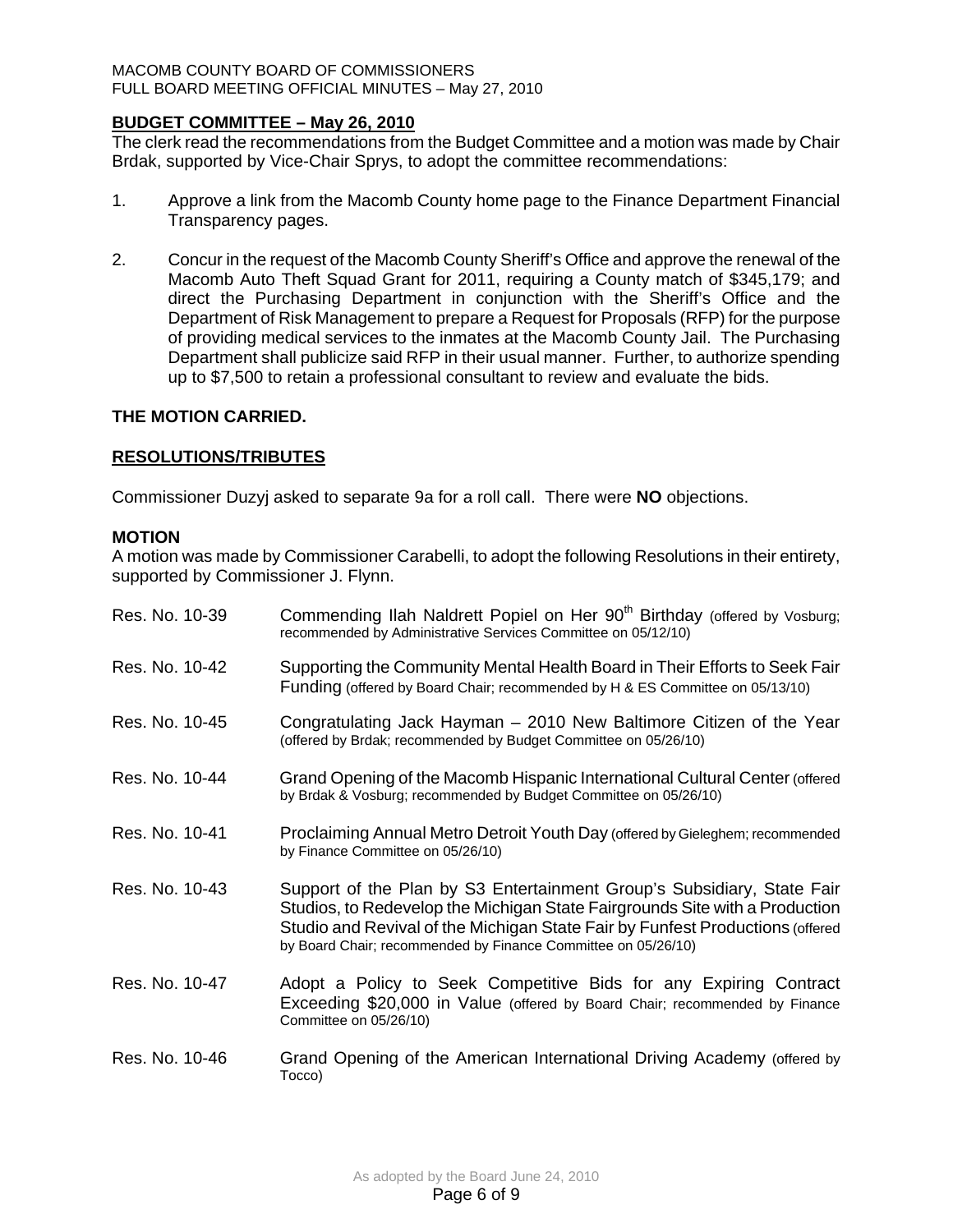#### MACOMB COUNTY BOARD OF COMMISSIONERS FULL BOARD MEETING OFFICIAL MINUTES – May 27, 2010

### **THE MOTION CARRIED.**

### **MOTION**

A motion was made by Commissioner Duzyj, supported by Carabelli, to adopt the following resolution:

Res. No. 10-38 Full Faith and Credit Resolution for the Macomb Interceptor Drain (offered by Duzyj; recommended by Buildings, Roads & Public Works Committee on 05/10/10)

A roll call vote was taken:

Voting Yes were: Duzyj, Carabelli, Crouchman, DiMaria, Doherty, D. Flynn, J. Flynn, Kepler, Lampar, Mijac, Moceri, Rocca, Sauger, Sprys, Szczepanski, Tocco, Torrice, Vosburg, Gieleghem, Accavitti, Boyle, Brdak, Brown, Bruley, and Camphous-Peterson. There were 25 "Yes" votes.

### **THE MOTION CARRIED.**

## **ITEM WAIVED BY TECHNOLOGY & COMMUNICATIONS COMMITTEE CHAIR**

#### **MOTION**

A motion was made by Commissioner D. Flynn, to approve the item waived by the Chair of the Technology & Communications Committee, supported by Commissioner Torrice.

1. Approve joining the Southeast Michigan based Peoplemovers.com Online Community 2.0 Network to connect the County Web site.

### **THE MOTION CARRIED.**

## **REQUEST TO PURCHASE PREVIOUS SERVICE TIME**

#### **MOTION**

A motion was made by Commissioner DiMaria, to approve the requests to purchase previous service time by Dinah Fox and Nadine Thacker, supported by Commissioner Vosburg.

## **THE MOTION CARRIED.**

## **NEW BUSINESS**

None

## **PUBLIC PARTICIPATION**

None

### **EXECUTIVE SESSION TO DISCUSS ATTORNEY/CLIENT CONFIDENTIAL MEMORANDUMS DATED 05-27-10**

#### **MOTION**

A motion was made by Commissioner Accavitti, to go into executive session, supported by Commissioner Camphous-Peterson.

#### A roll call vote was taken:

Voting Yes were: Accavitti, Camphous-Peterson, Carabelli, Crouchman, DiMaria, Doherty, Duzyj, D. Flynn, J. Flynn, Kepler, Lampar, Mijac, Moceri, Rocca, Sauger, Sprys, Szczepanski, Tocco, Torrice, Vosburg, Gieleghem, Boyle, Brdak, Brown, and Bruley. There were 25 "Yes" votes.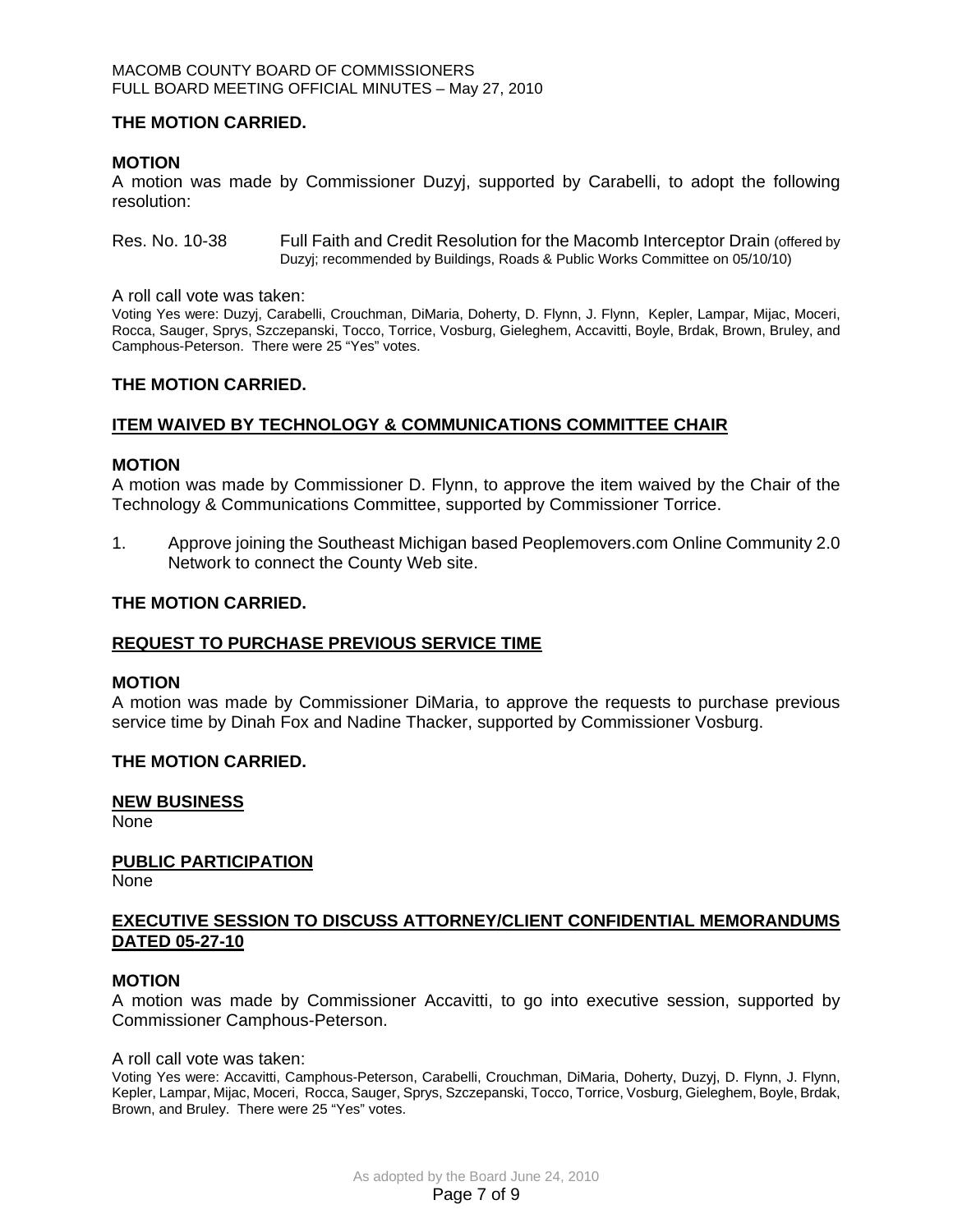## **THE MOTION CARRIED.**

The Board entered executive session at 7:30 p.m. with it concluding at 8:22 p.m.

## **MOTION**

A motion was made by Commissioner Duzyj to concur in the recommendation of Corporation Counsel and authorize the Kitch Law Firm to file a lawsuit in Federal Court and to be paid on an hourly basis, supported by Commissioner Vosburg.

An amendment was offered by Commissioner Sprys that the law firm be paid on contingency. The amendment lacked support.

### **THE MOTION CARRIED.**

### **ROLL CALL**

|                        |                 |                         | <b>NOT</b>     |
|------------------------|-----------------|-------------------------|----------------|
| <b>NAME</b>            | <b>DISTRICT</b> | <b>PRESENT</b>          | <b>PRESENT</b> |
| Andrey Duzyj           |                 | X                       |                |
| Marvin Sauger          | $\overline{2}$  | X                       |                |
| Phillip A. DiMaria     | $\overline{3}$  | $\overline{\mathsf{X}}$ |                |
| Toni Moceri            | $\overline{4}$  | $\overline{\mathsf{x}}$ |                |
| Susan L. Doherty       | $\overline{5}$  | $\overline{\mathsf{x}}$ |                |
| Joan Flynn             | $\overline{6}$  | $\overline{\mathsf{x}}$ |                |
| Sue Rocca              | $\overline{7}$  | $\overline{\mathsf{x}}$ |                |
| David J. Flynn         | 8               | $\overline{\mathsf{x}}$ |                |
| Robert Mijac           | 9               | $\overline{\mathsf{X}}$ |                |
| Ken Lampar             | 10              | $\overline{\mathsf{x}}$ |                |
| Ed Szczepanski         | 11              | $\overline{\mathsf{x}}$ |                |
| James L. Carabelli     | 12              | $\overline{\mathsf{x}}$ |                |
| Don Brown              | 13              | $\overline{\mathsf{x}}$ |                |
| <b>Brian Brdak</b>     | 14              | X                       |                |
| Keith Rengert          | 15              |                         | X              |
| <b>Carey Torrice</b>   | 16              | X                       |                |
| <b>Ed Bruley</b>       | 17              | $\overline{\mathsf{x}}$ |                |
| Dana Camphous-Peterson | 18              | $\overline{\mathsf{x}}$ |                |
| Paul Gieleghem         | 19              | $\overline{\mathsf{x}}$ |                |
| Kathleen E. Tocco      | 20              | $\overline{\mathsf{x}}$ |                |
| Irene M. Kepler        | $\overline{21}$ | $\overline{\mathsf{x}}$ |                |
| Frank Accavitti, Jr.   | 22              | $\overline{\mathsf{x}}$ |                |
| William A. Crouchman   | 23              | $\overline{\mathsf{x}}$ |                |
| Michael A. Boyle       | 24              | X                       |                |
| Kathy D. Vosburg       | 25              | $\overline{\mathsf{X}}$ |                |
| Jeffery S. Sprys       | 26              | X                       |                |